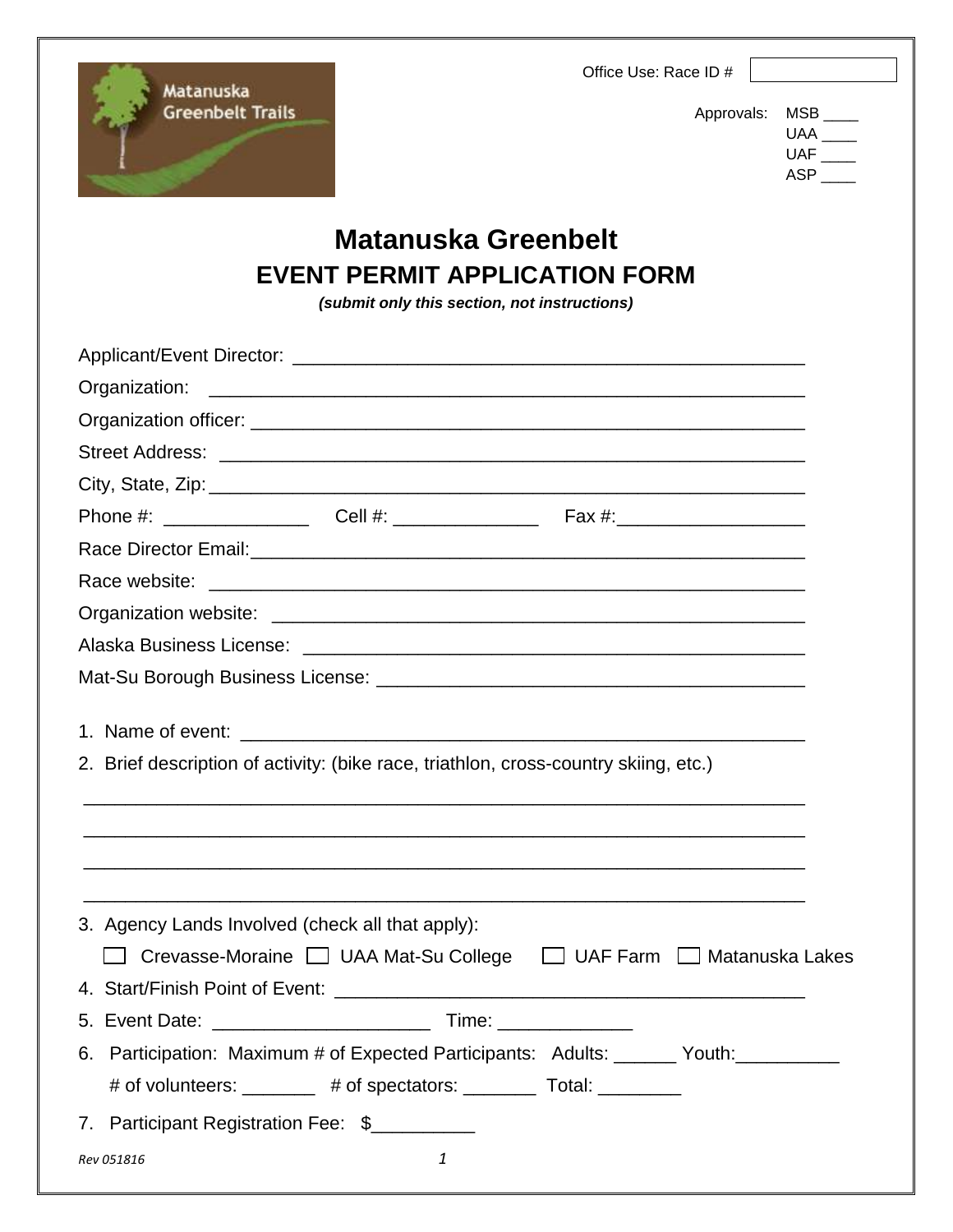8. Anticipated race-day registration and post-race party, time for organizers and participants to be in start/finish area: Start date: \_\_\_\_\_\_\_\_\_\_Time: \_\_\_\_\_\_\_\_\_\_\_ Finish date: \_\_\_\_\_\_\_\_\_\_Time: \_\_\_\_\_\_\_\_\_\_\_ 9. Anticipated race start and finish time (for participants to be on the course): Start date: Time: Time: Einish date: Time: Zime: Zime: Zime: Zime: Zime: Zime: Zime: Zime: Zime: Zime: Zime: Z *[Someone MUST be at finish line until all participants are accounted for and last participant is in. Permittee may be required to show the agency official a list of racers and their finish times or that they did not finish.]* 10. Special Amenities Required: Such as special booths, etc. \_\_\_\_\_\_\_\_\_\_\_\_\_\_\_\_\_\_\_\_\_\_\_\_\_\_\_\_\_\_\_\_\_\_\_\_\_\_\_\_\_\_\_\_\_\_\_\_\_\_\_\_\_\_\_\_\_\_\_\_\_\_\_\_\_\_\_\_\_ \_\_\_\_\_\_\_\_\_\_\_\_\_\_\_\_\_\_\_\_\_\_\_\_\_\_\_\_\_\_\_\_\_\_\_\_\_\_\_\_\_\_\_\_\_\_\_\_\_\_\_\_\_\_\_\_\_\_\_\_\_\_\_\_\_\_\_\_\_ \_\_\_\_\_\_\_\_\_\_\_\_\_\_\_\_\_\_\_\_\_\_\_\_\_\_\_\_\_\_\_\_\_\_\_\_\_\_\_\_\_\_\_\_\_\_\_\_\_\_\_\_\_\_\_\_\_\_\_\_\_\_\_\_\_\_\_\_\_ 11. Food Considerations: Will food be provided? \_\_\_\_\_\_\_\_\_\_\_\_ If so, what type and do you have a DEC permit? (DEC has restrictions on public disbursement of unsealed foods- see link for permit information) *[http://dec.alaska.gov/eh/fss/forms/food/Temp\\_Permit\\_App.pdf](http://dec.alaska.gov/eh/fss/forms/food/Temp_Permit_App.pdf)* \_\_\_\_\_\_\_\_\_\_\_\_\_\_\_\_\_\_\_\_\_\_\_\_\_\_\_\_\_\_\_\_\_\_\_\_\_\_\_\_\_\_\_\_\_\_\_\_\_\_\_\_\_\_\_\_\_\_\_\_\_\_\_\_\_\_\_\_\_ \_\_\_\_\_\_\_\_\_\_\_\_\_\_\_\_\_\_\_\_\_\_\_\_\_\_\_\_\_\_\_\_\_\_\_\_\_\_\_\_\_\_\_\_\_\_\_\_\_\_\_\_\_\_\_\_\_\_\_\_\_\_\_\_\_\_\_\_\_ 12. Type(s) of Trail Markers: Course markers may not be attached to any vegetation unless

specifically authorized; no paint may be used on any natural resources or facilities except powdered chalk may be used; lathe or paper plates may be used provided they are installed and taken down within 24 hours of the event, push-pins or tacks may be used on posts, NO STAPLES maybe used- flagging may be used, but must be completely removed. In case multiple events occur in your area, please identify the types of markers requested.

*\_\_\_\_\_\_\_\_\_\_\_\_\_\_\_\_\_\_\_\_\_\_\_\_\_\_\_\_\_\_\_\_\_\_\_\_\_\_\_\_\_\_\_\_\_\_\_\_\_\_\_\_\_\_\_\_\_\_\_\_\_\_\_\_\_\_\_\_\_*

\_\_\_\_\_\_\_\_\_\_\_\_\_\_\_\_\_\_\_\_\_\_\_\_\_\_\_\_\_\_\_\_\_\_\_\_\_\_\_\_\_\_\_\_\_\_\_\_\_\_\_\_\_\_\_\_\_\_\_\_\_\_\_\_\_\_\_\_\_

\_\_\_\_\_\_\_\_\_\_\_\_\_\_\_\_\_\_\_\_\_\_\_\_\_\_\_\_\_\_\_\_\_\_\_\_\_\_\_\_\_\_\_\_\_\_\_\_\_\_\_\_\_\_\_\_\_\_\_\_\_\_\_\_\_\_\_\_\_

*\_\_\_\_\_\_\_\_\_\_\_\_\_\_\_\_\_\_\_\_\_\_\_\_\_\_\_\_\_\_\_\_\_\_\_\_\_\_\_\_\_\_\_\_\_\_\_\_\_\_\_\_\_\_\_\_\_\_\_\_\_\_\_\_\_\_\_\_\_*

\_\_\_\_\_\_\_\_\_\_\_\_\_\_\_\_\_\_\_\_\_\_\_\_\_\_\_\_\_\_\_\_\_\_\_\_\_\_\_\_\_\_\_\_\_\_\_\_\_\_\_\_\_\_\_\_\_\_\_\_\_\_\_\_\_\_\_\_\_\_

13. Temporary Signage: Describe temporary signage that may be required to direct participants to the correct park location or dedicated parking; sandwich boards or saw-horse mounts are preferred.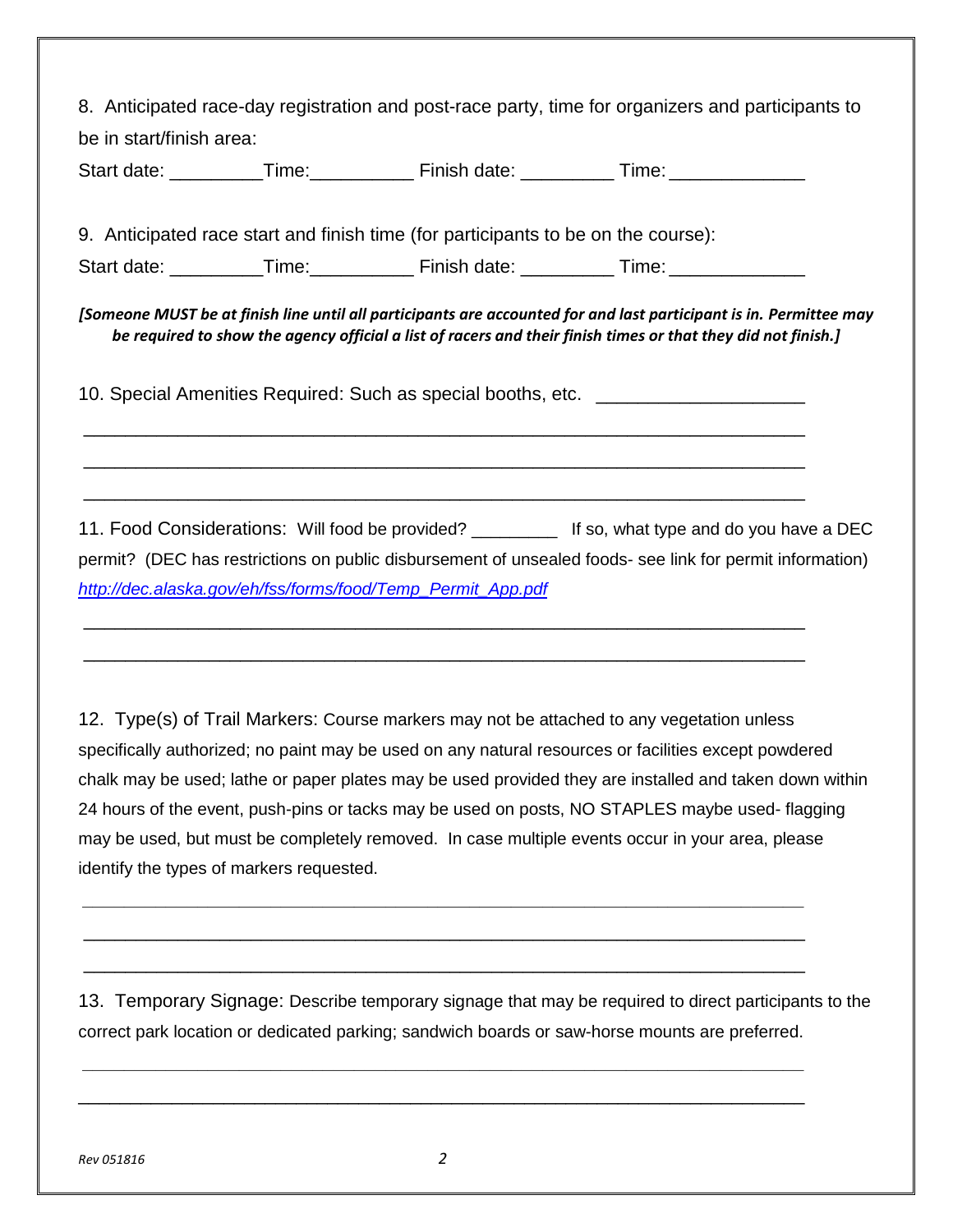14. Final Sweep: How will the sweep be accomplished? Course should be clean within 24 hours of last racer finishing that includes the final sweep.

\_\_\_\_\_\_\_\_\_\_\_\_\_\_\_\_\_\_\_\_\_\_\_\_\_\_\_\_\_\_\_\_\_\_\_\_\_\_\_\_\_\_\_\_\_\_\_\_\_\_\_\_\_\_\_\_\_\_\_\_\_\_\_\_\_\_\_\_\_

\_\_\_\_\_\_\_\_\_\_\_\_\_\_\_\_\_\_\_\_\_\_\_\_\_\_\_\_\_\_\_\_\_\_\_\_\_\_\_\_\_\_\_\_\_\_\_\_\_\_\_\_\_\_\_\_\_\_\_\_\_\_\_\_\_\_\_\_\_\_

\_\_\_\_\_\_\_\_\_\_\_\_\_\_\_\_\_\_\_\_\_\_\_\_\_\_\_\_\_\_\_\_\_\_\_\_\_\_\_\_\_\_\_\_\_\_\_\_\_\_\_\_\_\_\_\_\_\_\_\_\_\_\_\_\_\_\_\_\_

\_\_\_\_\_\_\_\_\_\_\_\_\_\_\_\_\_\_\_\_\_\_\_\_\_\_\_\_\_\_\_\_\_\_\_\_\_\_\_\_\_\_\_\_\_\_\_\_\_\_\_\_\_\_\_\_\_\_\_\_\_\_\_\_\_\_\_\_\_

\_\_\_\_\_\_\_\_\_\_\_\_\_\_\_\_\_\_\_\_\_\_\_\_\_\_\_\_\_\_\_\_\_\_\_\_\_\_\_\_\_\_\_\_\_\_\_\_\_\_\_\_\_\_\_\_\_\_\_\_\_\_\_\_\_\_\_\_\_

\_\_\_\_\_\_\_\_\_\_\_\_\_\_\_\_\_\_\_\_\_\_\_\_\_\_\_\_\_\_\_\_\_\_\_\_\_\_\_\_\_\_\_\_\_\_\_\_\_\_\_\_\_\_\_\_\_\_\_\_\_\_\_\_\_\_\_\_\_

\_\_\_\_\_\_\_\_\_\_\_\_\_\_\_\_\_\_\_\_\_\_\_\_\_\_\_\_\_\_\_\_\_\_\_\_\_\_\_\_\_\_\_\_\_\_\_\_\_\_\_\_\_\_\_\_\_\_\_\_\_\_\_\_\_\_\_\_\_

\_\_\_\_\_\_\_\_\_\_\_\_\_\_\_\_\_\_\_\_\_\_\_\_\_\_\_\_\_\_\_\_\_\_\_\_\_\_\_\_\_\_\_\_\_\_\_\_\_\_\_\_\_\_\_\_\_\_\_\_\_\_\_\_\_\_\_\_\_

\_\_\_\_\_\_\_\_\_\_\_\_\_\_\_\_\_\_\_\_\_\_\_\_\_\_\_\_\_\_\_\_\_\_\_\_\_\_\_\_\_\_\_\_\_\_\_\_\_\_\_\_\_\_\_\_\_\_\_\_\_\_\_\_\_\_\_\_\_

\_\_\_\_\_\_\_\_\_\_\_\_\_\_\_\_\_\_\_\_\_\_\_\_\_\_\_\_\_\_\_\_\_\_\_\_\_\_\_\_\_\_\_\_\_\_\_\_\_\_\_\_\_\_\_\_\_\_\_\_\_\_\_\_\_\_\_\_\_

15. Detailed Race Description (add extra pages if necessary)

16. Map of Route -- Should include direction of travel, including start/finish, checkpoints, aid stations, parking, headquarters/base, temporary structures, labels/coding (type of line) for each discipline, if multisport event. GPS preferred for non-traditional courses. MAP MUST BE CLEARLY LEGIBLE. Race can be drawn on these maps: <http://www.matanuska-greenbelt.org/trail-maps> .pdf versions Or if you have a GPS track of the course, it can be added here, saved to your account, and printed: <http://arcg.is/1XBhVLY> (loads slowly)

17. Emergency Action Plan - The Permittee should be prepared and able to self-rescue their racers, within reason without calling 911. Emergency Planning Maps and other information that may be useful for emergency planning are on<http://www.matanuska-greenbelt.org/events>

*\_\_\_\_\_\_\_\_\_\_\_\_\_\_\_\_\_\_\_\_\_\_\_\_\_\_\_\_\_\_\_\_\_\_\_\_\_\_\_\_\_\_\_\_\_\_\_\_\_\_\_\_\_\_\_\_\_\_\_\_\_\_\_\_\_\_\_\_\_*

*\_\_\_\_\_\_\_\_\_\_\_\_\_\_\_\_\_\_\_\_\_\_\_\_\_\_\_\_\_\_\_\_\_\_\_\_\_\_\_\_\_\_\_\_\_\_\_\_\_\_\_\_\_\_\_\_\_\_\_\_\_\_\_\_\_\_\_\_\_ \_\_\_\_\_\_\_\_\_\_\_\_\_\_\_\_\_\_\_\_\_\_\_\_\_\_\_\_\_\_\_\_\_\_\_\_\_\_\_\_\_\_\_\_\_\_\_\_\_\_\_\_\_\_\_\_\_\_\_\_\_\_\_\_\_\_\_\_\_ \_\_\_\_\_\_\_\_\_\_\_\_\_\_\_\_\_\_\_\_\_\_\_\_\_\_\_\_\_\_\_\_\_\_\_\_\_\_\_\_\_\_\_\_\_\_\_\_\_\_\_\_\_\_\_\_\_\_\_\_\_\_\_\_\_\_\_\_\_ \_\_\_\_\_\_\_\_\_\_\_\_\_\_\_\_\_\_\_\_\_\_\_\_\_\_\_\_\_\_\_\_\_\_\_\_\_\_\_\_\_\_\_\_\_\_\_\_\_\_\_\_\_\_\_\_\_\_\_\_\_\_\_\_\_\_\_\_\_ \_\_\_\_\_\_\_\_\_\_\_\_\_\_\_\_\_\_\_\_\_\_\_\_\_\_\_\_\_\_\_\_\_\_\_\_\_\_\_\_\_\_\_\_\_\_\_\_\_\_\_\_\_\_\_\_\_\_\_\_\_\_\_\_\_\_\_\_\_*

A written plan must include at least the following:

*a. Medical Director name and level of certification*

*b. Number of other EMS personnel and levels of certification*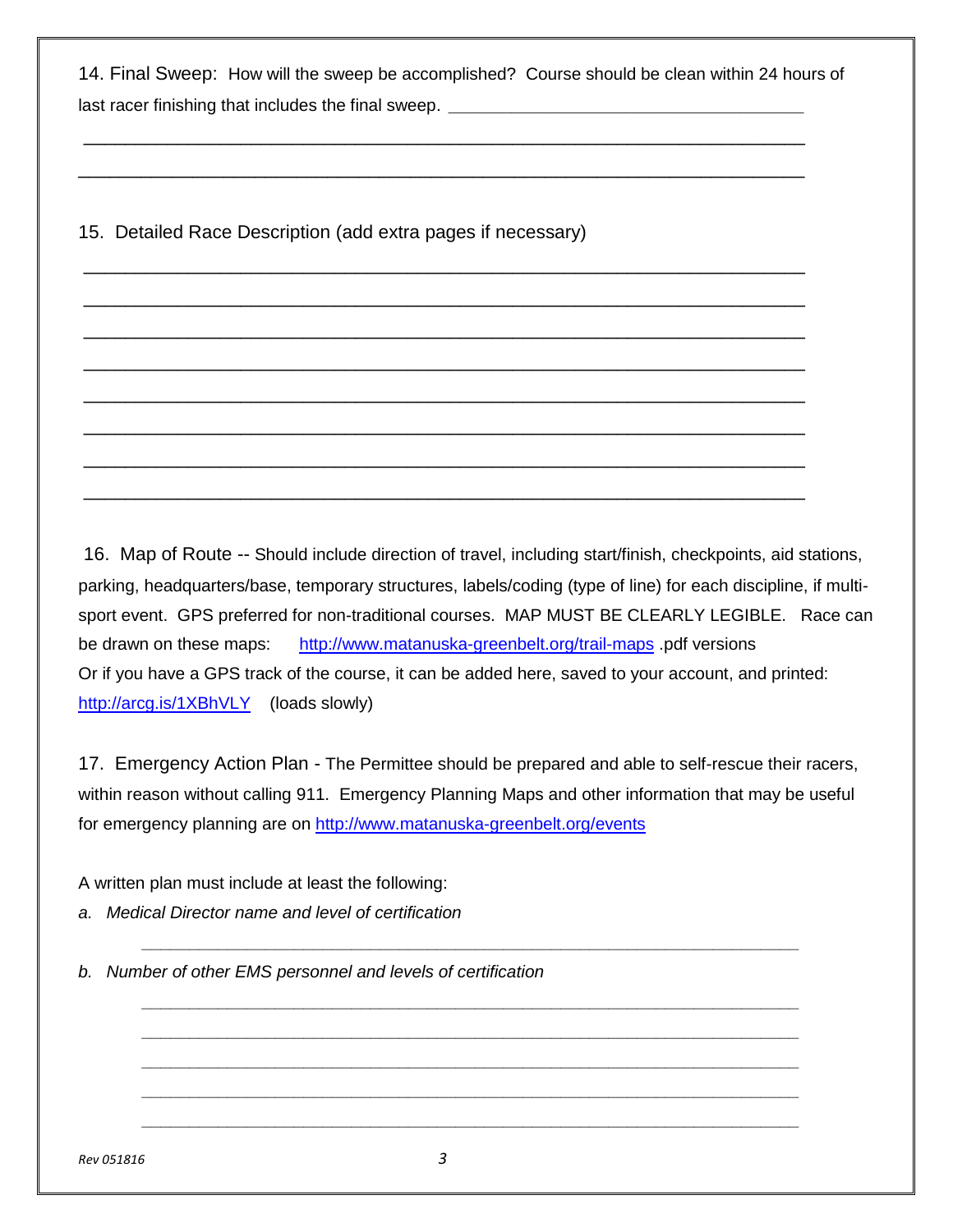|    | place. (Emergency planning maps can help with trail widths, gates, LZ's.<br>See http://www.matanuska-greenbelt.org/events)       |
|----|----------------------------------------------------------------------------------------------------------------------------------|
|    |                                                                                                                                  |
|    |                                                                                                                                  |
|    | d. Evacuation and EMS equipment available ON SITE                                                                                |
|    |                                                                                                                                  |
|    |                                                                                                                                  |
| е. | Communications available (if cell service is spotty or not available, satellite phones and two-way<br>radios should be employed) |
|    |                                                                                                                                  |
| f. | Locations of aid stations (show also on map)                                                                                     |
|    |                                                                                                                                  |
|    |                                                                                                                                  |
|    |                                                                                                                                  |
| g. | Minimum gear that all participants must have on them, if any                                                                     |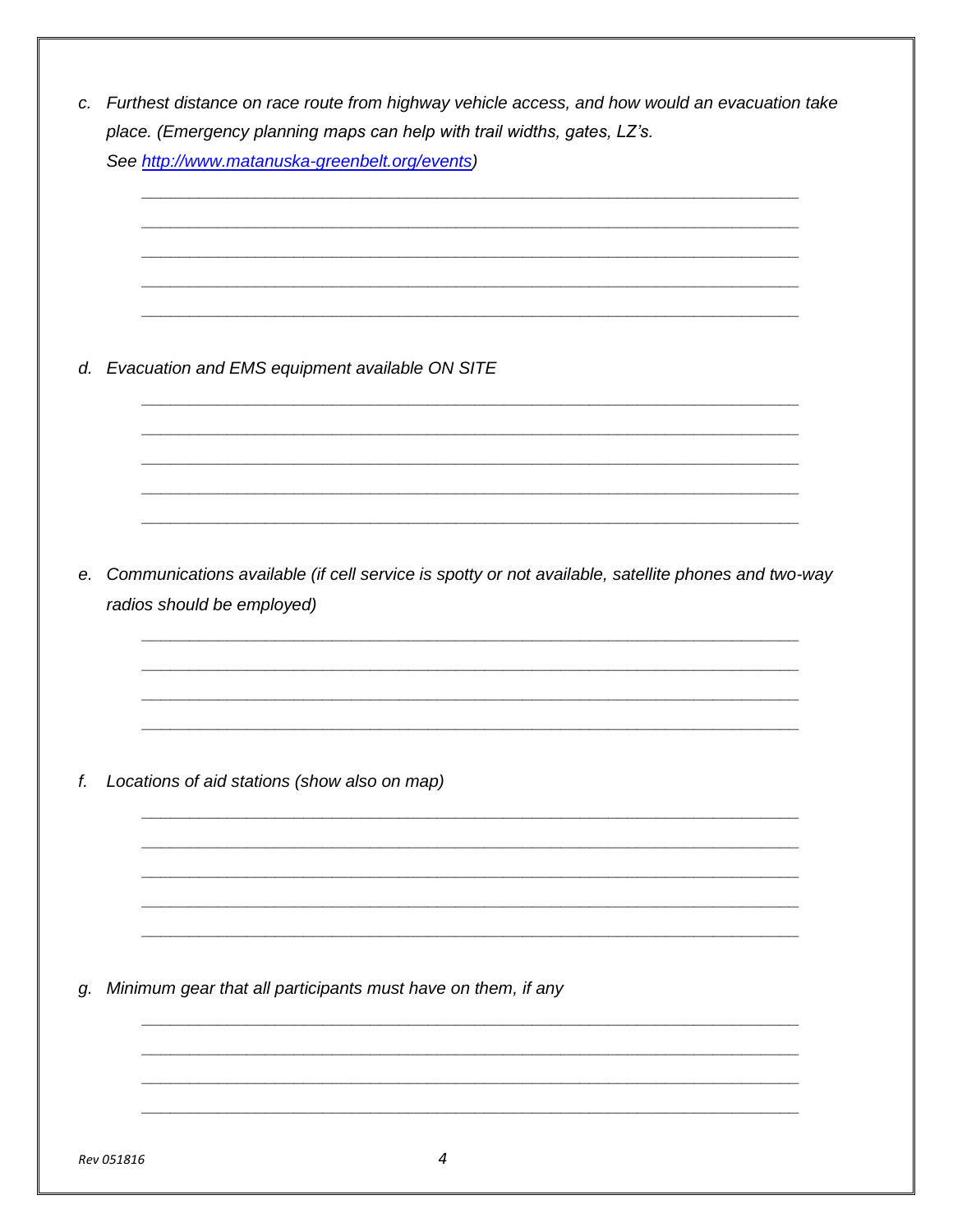- *h. Wildlife, terrain, weather or other special safety considerations \_\_\_\_\_\_\_\_\_\_\_\_\_\_\_\_\_\_\_\_\_\_\_\_\_\_\_\_\_\_\_\_\_\_\_\_\_\_\_\_\_\_\_\_\_\_\_\_\_\_\_\_\_\_\_\_\_\_\_\_\_\_\_\_\_\_ \_\_\_\_\_\_\_\_\_\_\_\_\_\_\_\_\_\_\_\_\_\_\_\_\_\_\_\_\_\_\_\_\_\_\_\_\_\_\_\_\_\_\_\_\_\_\_\_\_\_\_\_\_\_\_\_\_\_\_\_\_\_\_\_\_\_ \_\_\_\_\_\_\_\_\_\_\_\_\_\_\_\_\_\_\_\_\_\_\_\_\_\_\_\_\_\_\_\_\_\_\_\_\_\_\_\_\_\_\_\_\_\_\_\_\_\_\_\_\_\_\_\_\_\_\_\_\_\_\_\_\_\_ \_\_\_\_\_\_\_\_\_\_\_\_\_\_\_\_\_\_\_\_\_\_\_\_\_\_\_\_\_\_\_\_\_\_\_\_\_\_\_\_\_\_\_\_\_\_\_\_\_\_\_\_\_\_\_\_\_\_\_\_\_\_\_\_\_\_ i. Distance and estimated travel time of closest EMS ambulance \_\_\_\_\_\_\_\_\_\_\_\_\_\_\_\_\_\_\_\_\_\_\_\_\_\_\_\_\_\_\_\_\_\_\_\_\_\_\_\_\_\_\_\_\_\_\_\_\_\_\_\_\_\_\_\_\_\_\_\_\_\_\_\_\_\_ \_\_\_\_\_\_\_\_\_\_\_\_\_\_\_\_\_\_\_\_\_\_\_\_\_\_\_\_\_\_\_\_\_\_\_\_\_\_\_\_\_\_\_\_\_\_\_\_\_\_\_\_\_\_\_\_\_\_\_\_\_\_\_\_\_\_ \_\_\_\_\_\_\_\_\_\_\_\_\_\_\_\_\_\_\_\_\_\_\_\_\_\_\_\_\_\_\_\_\_\_\_\_\_\_\_\_\_\_\_\_\_\_\_\_\_\_\_\_\_\_\_\_\_\_\_\_\_\_\_\_\_\_ \_\_\_\_\_\_\_\_\_\_\_\_\_\_\_\_\_\_\_\_\_\_\_\_\_\_\_\_\_\_\_\_\_\_\_\_\_\_\_\_\_\_\_\_\_\_\_\_\_\_\_\_\_\_\_\_\_\_\_\_\_\_\_\_\_\_ j. Landing Zones (LZ's) for helicopter rescues for backcountry traverses in inaccessible locations. Suggested LZ's are on the Emergency map. The Palmer Fire and Rescue has been given a copy of that map and the links. (You might want to check with them.) You can use those numbers and/or the lat/long for planning. Large events might check with them as well as Mat-Su Borough Station 5-1 (closest station) or others to alert them that an event is taking place on the Greenbelt. \_\_\_\_\_\_\_\_\_\_\_\_\_\_\_\_\_\_\_\_\_\_\_\_\_\_\_\_\_\_\_\_\_\_\_\_\_\_\_\_\_\_\_\_\_\_\_\_\_\_\_\_\_\_\_\_\_\_\_\_\_\_\_\_\_\_ \_\_\_\_\_\_\_\_\_\_\_\_\_\_\_\_\_\_\_\_\_\_\_\_\_\_\_\_\_\_\_\_\_\_\_\_\_\_\_\_\_\_\_\_\_\_\_\_\_\_\_\_\_\_\_\_\_\_\_\_\_\_\_\_\_\_ \_\_\_\_\_\_\_\_\_\_\_\_\_\_\_\_\_\_\_\_\_\_\_\_\_\_\_\_\_\_\_\_\_\_\_\_\_\_\_\_\_\_\_\_\_\_\_\_\_\_\_\_\_\_\_\_\_\_\_\_\_\_\_\_\_\_ \_\_\_\_\_\_\_\_\_\_\_\_\_\_\_\_\_\_\_\_\_\_\_\_\_\_\_\_\_\_\_\_\_\_\_\_\_\_\_\_\_\_\_\_\_\_\_\_\_\_\_\_\_\_\_\_\_\_\_\_\_\_\_\_\_\_*
	- *k. If you plan to use motorized access for self-rescue, you must clear that with land owners ahead of time. If you need access through a gate, please get prior clearance and remind them the day or two before the race. Contact information and gate numbers will be on the emergency map or accompanying tables. Motorized vehicles proposed (such as highway vehicles, ORVs, etc.)*

*\_\_\_\_\_\_\_\_\_\_\_\_\_\_\_\_\_\_\_\_\_\_\_\_\_\_\_\_\_\_\_\_\_\_\_\_\_\_\_\_\_\_\_\_\_\_\_\_\_\_\_\_\_\_\_\_\_\_\_\_\_\_\_\_\_\_ \_\_\_\_\_\_\_\_\_\_\_\_\_\_\_\_\_\_\_\_\_\_\_\_\_\_\_\_\_\_\_\_\_\_\_\_\_\_\_\_\_\_\_\_\_\_\_\_\_\_\_\_\_\_\_\_\_\_\_\_\_\_\_\_\_\_ \_\_\_\_\_\_\_\_\_\_\_\_\_\_\_\_\_\_\_\_\_\_\_\_\_\_\_\_\_\_\_\_\_\_\_\_\_\_\_\_\_\_\_\_\_\_\_\_\_\_\_\_\_\_\_\_\_\_\_\_\_\_\_\_\_\_ \_\_\_\_\_\_\_\_\_\_\_\_\_\_\_\_\_\_\_\_\_\_\_\_\_\_\_\_\_\_\_\_\_\_\_\_\_\_\_\_\_\_\_\_\_\_\_\_\_\_\_\_\_\_\_\_\_\_\_\_\_\_\_\_\_\_*

*l. A map for emergency planning purposes is available. (We worked with first responders on this.) The main features of that map are the trail widths (for emergency responders to have an idea what gear they can get down the trail), helicopter LZ's, gate locations, contact information, and post numbers. A table of post numbers and lat/long is also available. Maps for emergency planning are available here: <http://www.matanuska-greenbelt.org/events>*

*\_\_\_\_\_\_\_\_\_\_\_\_\_\_\_\_\_\_\_\_\_\_\_\_\_\_\_\_\_\_\_\_\_\_\_\_\_\_\_\_\_\_\_\_\_\_\_\_\_\_\_\_\_\_\_\_\_\_\_\_\_\_\_\_\_\_*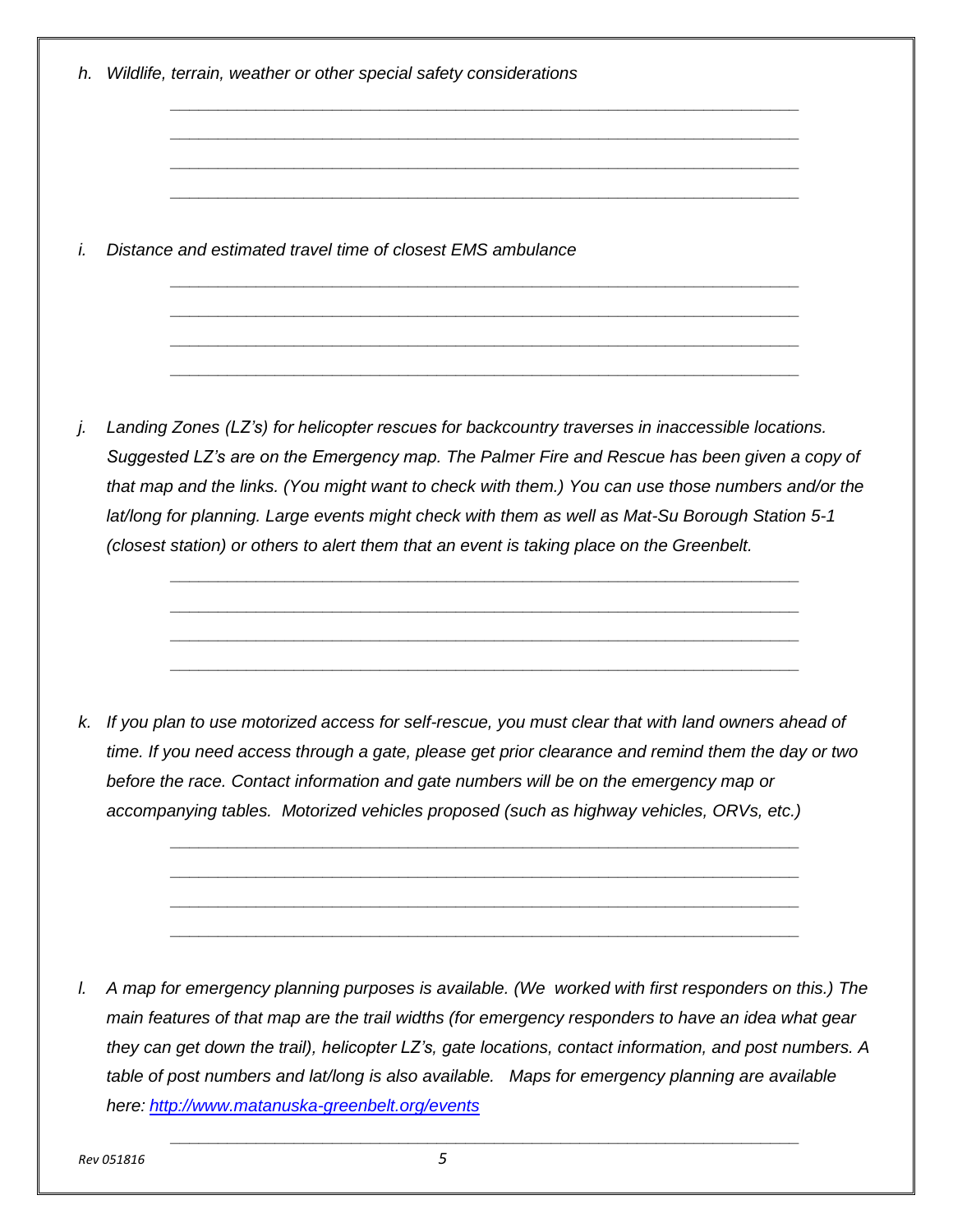18. Proof of Insurance - The Permittee shall furnish proof of insurance against losses by fire or other casualty to agency-owned facilities, public liability insurance, employee liability insurance and other insurance as is customary and prudent among operators of similar activities under similar circumstances. Liability insurance requirements are \$1,000,000 per event, and must designate each involved agency as the "additional named insured with notice of cancellation".

*\_\_\_\_\_\_\_\_\_\_\_\_\_\_\_\_\_\_\_\_\_\_\_\_\_\_\_\_\_\_\_\_\_\_\_\_\_\_\_\_\_\_\_\_\_\_\_\_\_\_\_\_\_\_\_\_\_\_\_\_\_\_\_\_\_\_*

19.Parking Plan – All events must take into consideration other public use occurring at the site. Locations with limited parking may require alternative transportation (such as buses) to other nearby parking areas.

| a. Expected number of vehicles:                 |                                                                                                             |
|-------------------------------------------------|-------------------------------------------------------------------------------------------------------------|
| Participant ____________________                | Spectator _______________________                                                                           |
| Support ______________________                  |                                                                                                             |
|                                                 | $\begin{tabular}{c} \bf \textit{DTAL} & \textit{\textbf{---}} & \textit{\textbf{---}} \\ \bf \end{tabular}$ |
| b. Specific parking area proposed (show on map) |                                                                                                             |
| how many and where?                             | c. Will there be traffic control monitors (especially at conclusion if along a busy highway)? If so,        |
|                                                 | d. Are parking fees required at this location? ____________ If so what are they? ________                   |
| e. Potential congestion issues and solutions    |                                                                                                             |
|                                                 |                                                                                                             |
|                                                 |                                                                                                             |

### 20. Waste Management Plan

a. There must be sufficient toilets to handle the number of people at the event. For every 50 people (including racers, volunteers and spectators near the finish line), there must be at least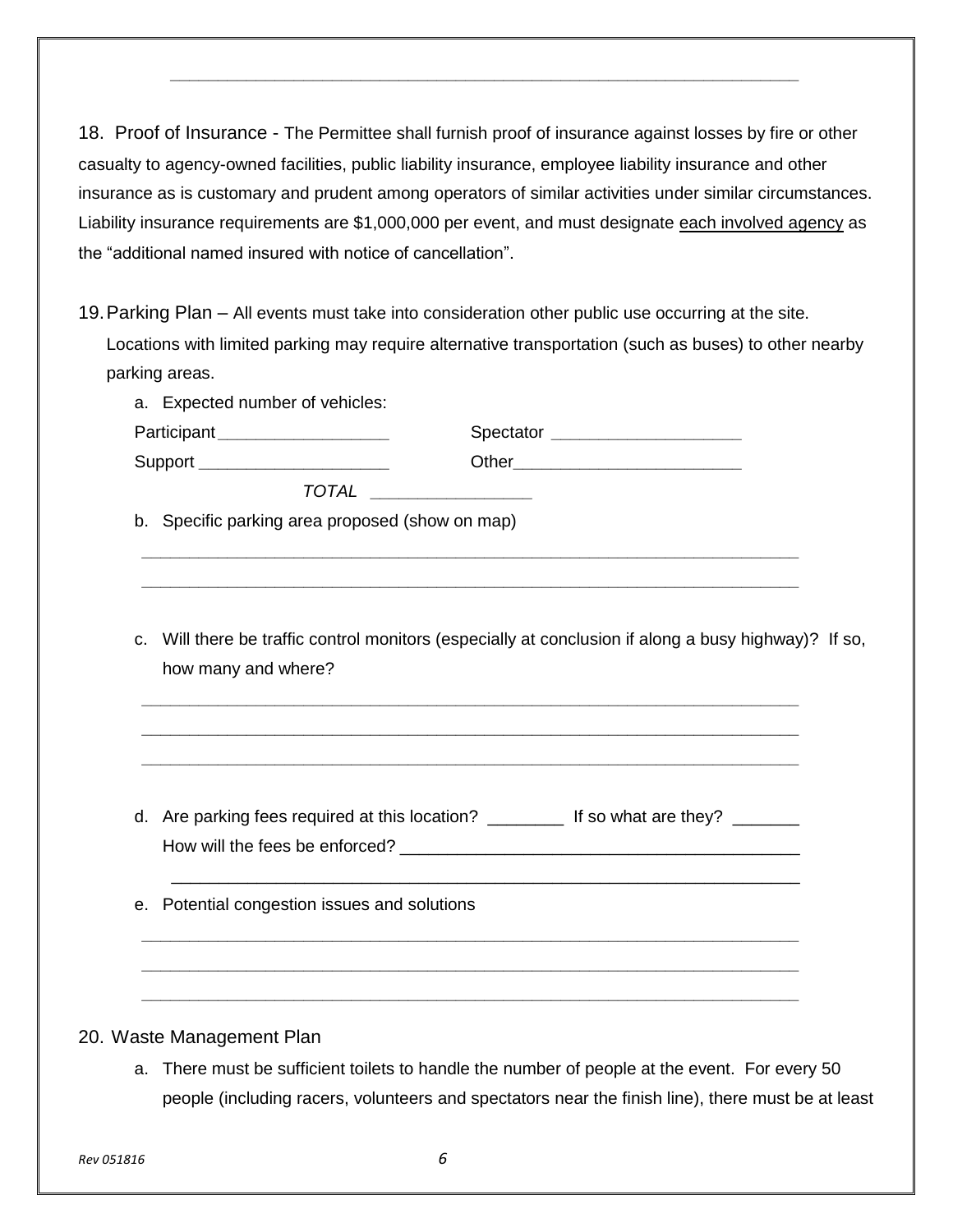one toilet. If this exceeds the facility's capacity, the Permittee is responsible for providing additional rental toilets at their cost. How many public toilets exist at this location?

*\_\_\_\_\_\_\_\_\_\_\_\_\_\_\_\_\_\_\_\_\_\_\_\_\_\_\_\_\_\_\_\_\_\_\_\_\_\_\_\_\_\_\_\_\_\_\_\_\_\_\_\_\_\_\_\_\_\_\_\_\_\_\_\_\_\_*

*\_\_\_\_\_\_\_\_\_\_\_\_\_\_\_\_\_\_\_\_\_\_\_\_\_\_\_\_\_\_\_\_\_\_\_\_\_\_\_\_\_\_\_\_\_\_\_\_\_\_\_\_\_\_\_\_\_\_\_\_\_\_\_\_\_\_ \_\_\_\_\_\_\_\_\_\_\_\_\_\_\_\_\_\_\_\_\_\_\_\_\_\_\_\_\_\_\_\_\_\_\_\_\_\_\_\_\_\_\_\_\_\_\_\_\_\_\_\_\_\_\_\_\_\_\_\_\_\_\_\_\_\_*

Will additional toilets be needed, and if so how many and where will they be placed? Show on map – regular or trailhead.

b. The Permittee must provide their own garbage containers at key locations to minimize garbage in facility dumpsters. All garbage must be taken off site and not placed in facility dumpsters. Waste containers near aid stations should be slightly past the aid station to give the person time to consume then drop peel or cup in trash. Use of folding reusable cups reduces the need for trash containers. RECYCLE – Strive to reuse, recycle, compost as much as possible to minimize fill going into the neighboring landfill. We want to slow its growth into Crevasse-Moraine Trails. Briefly describe your garbage plan.

*\_\_\_\_\_\_\_\_\_\_\_\_\_\_\_\_\_\_\_\_\_\_\_\_\_\_\_\_\_\_\_\_\_\_\_\_\_\_\_\_\_\_\_\_\_\_\_\_\_\_\_\_\_\_\_\_\_\_\_\_\_\_\_\_\_\_ \_\_\_\_\_\_\_\_\_\_\_\_\_\_\_\_\_\_\_\_\_\_\_\_\_\_\_\_\_\_\_\_\_\_\_\_\_\_\_\_\_\_\_\_\_\_\_\_\_\_\_\_\_\_\_\_\_\_\_\_\_\_\_\_\_\_ \_\_\_\_\_\_\_\_\_\_\_\_\_\_\_\_\_\_\_\_\_\_\_\_\_\_\_\_\_\_\_\_\_\_\_\_\_\_\_\_\_\_\_\_\_\_\_\_\_\_\_\_\_\_\_\_\_\_\_\_\_\_\_\_\_\_ \_\_\_\_\_\_\_\_\_\_\_\_\_\_\_\_\_\_\_\_\_\_\_\_\_\_\_\_\_\_\_\_\_\_\_\_\_\_\_\_\_\_\_\_\_\_\_\_\_\_\_\_\_\_\_\_\_\_\_\_\_\_\_\_\_\_*

21.Advance Public Notification *-* Notice is preferred at least 10 days in advance at any major trailhead where the event may begin or end or along the route. This is especially true for events in high-use areas and will also give other users notice that potentially fast-moving users may be on a trail on a particular day. All posting must be pre-approved by the park ranger and locations identified. Describe your posting plan and attach a copy of the poster to your application if available. We have message boards near trailhead signs at the main trailheads where you can push-pin your race announcements.

**Other Helpful Information for Racers** *<http://trailrunner.com/trail-news/eventstandardsquickstart/>*

*\_\_\_\_\_\_\_\_\_\_\_\_\_\_\_\_\_\_\_\_\_\_\_\_\_\_\_\_\_\_\_\_\_\_\_\_\_\_\_\_\_\_\_\_\_\_\_\_\_\_\_\_\_\_\_\_\_\_\_\_\_\_\_\_\_\_\_\_\_ \_\_\_\_\_\_\_\_\_\_\_\_\_\_\_\_\_\_\_\_\_\_\_\_\_\_\_\_\_\_\_\_\_\_\_\_\_\_\_\_\_\_\_\_\_\_\_\_\_\_\_\_\_\_\_\_\_\_\_\_\_\_\_\_\_\_\_\_\_ \_\_\_\_\_\_\_\_\_\_\_\_\_\_\_\_\_\_\_\_\_\_\_\_\_\_\_\_\_\_\_\_\_\_\_\_\_\_\_\_\_\_\_\_\_\_\_\_\_\_\_\_\_\_\_\_\_\_\_\_\_\_\_\_\_\_\_\_\_ \_\_\_\_\_\_\_\_\_\_\_\_\_\_\_\_\_\_\_\_\_\_\_\_\_\_\_\_\_\_\_\_\_\_\_\_\_\_\_\_\_\_\_\_\_\_\_\_\_\_\_\_\_\_\_\_\_\_\_\_\_\_\_\_\_\_\_\_\_*

When using trails, especially in events, please be an ambassador for your sport and smile!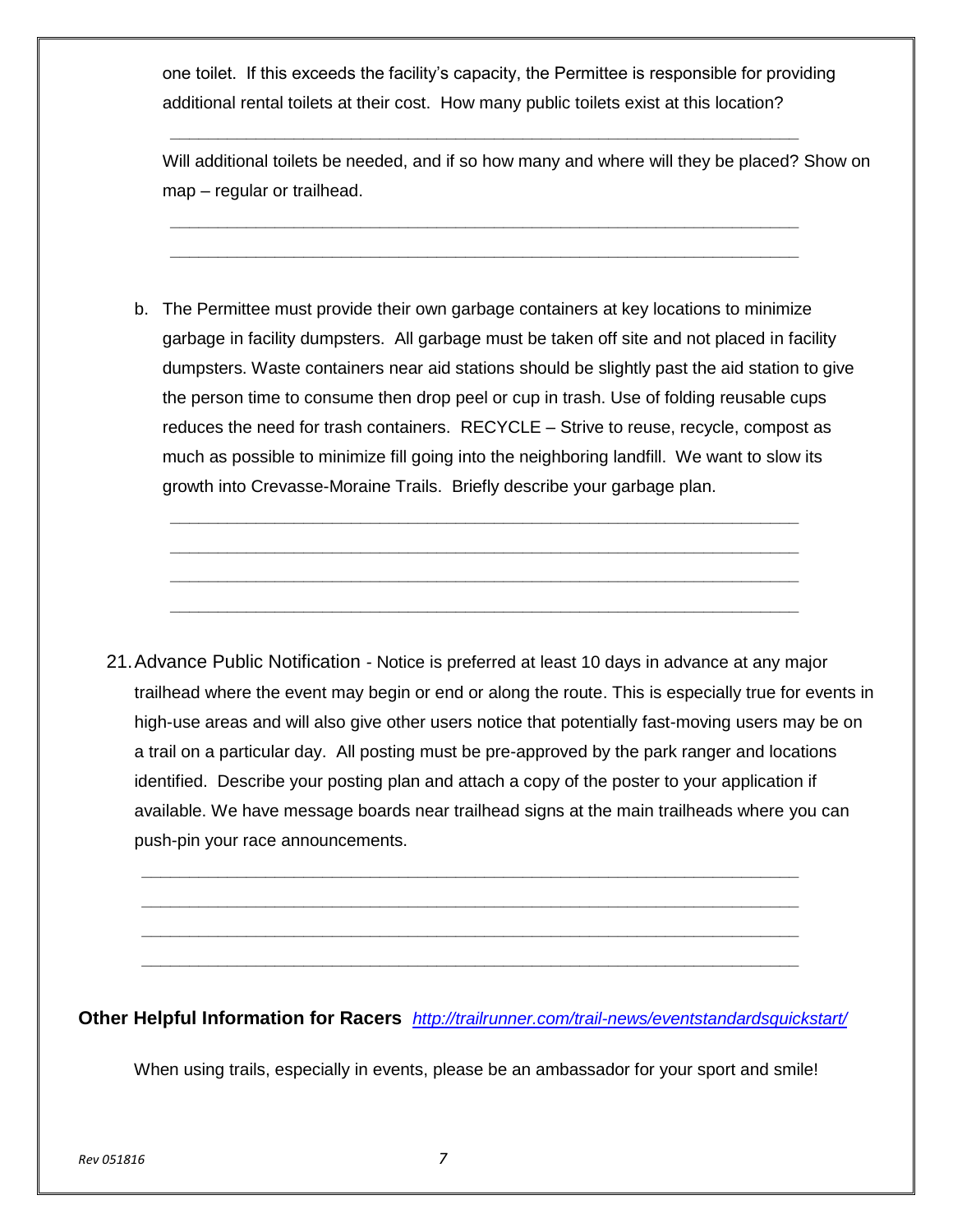*I hereby affirm that I have included all the required information for this permit application to the best of my ability; I have read all the stipulations herein; and that the information provided is truthful. I also understand that the information I have provided will be directly referenced in the final permit unless specifically amended in the special stipulations.*

\_\_\_\_\_\_\_\_\_\_\_\_\_\_\_\_\_\_\_\_\_\_\_\_\_\_\_\_\_\_\_\_\_\_\_\_\_\_ \_\_\_\_\_\_\_\_\_\_\_\_\_\_\_\_\_\_\_\_\_

### **Signature of Applicant / Event Director Date**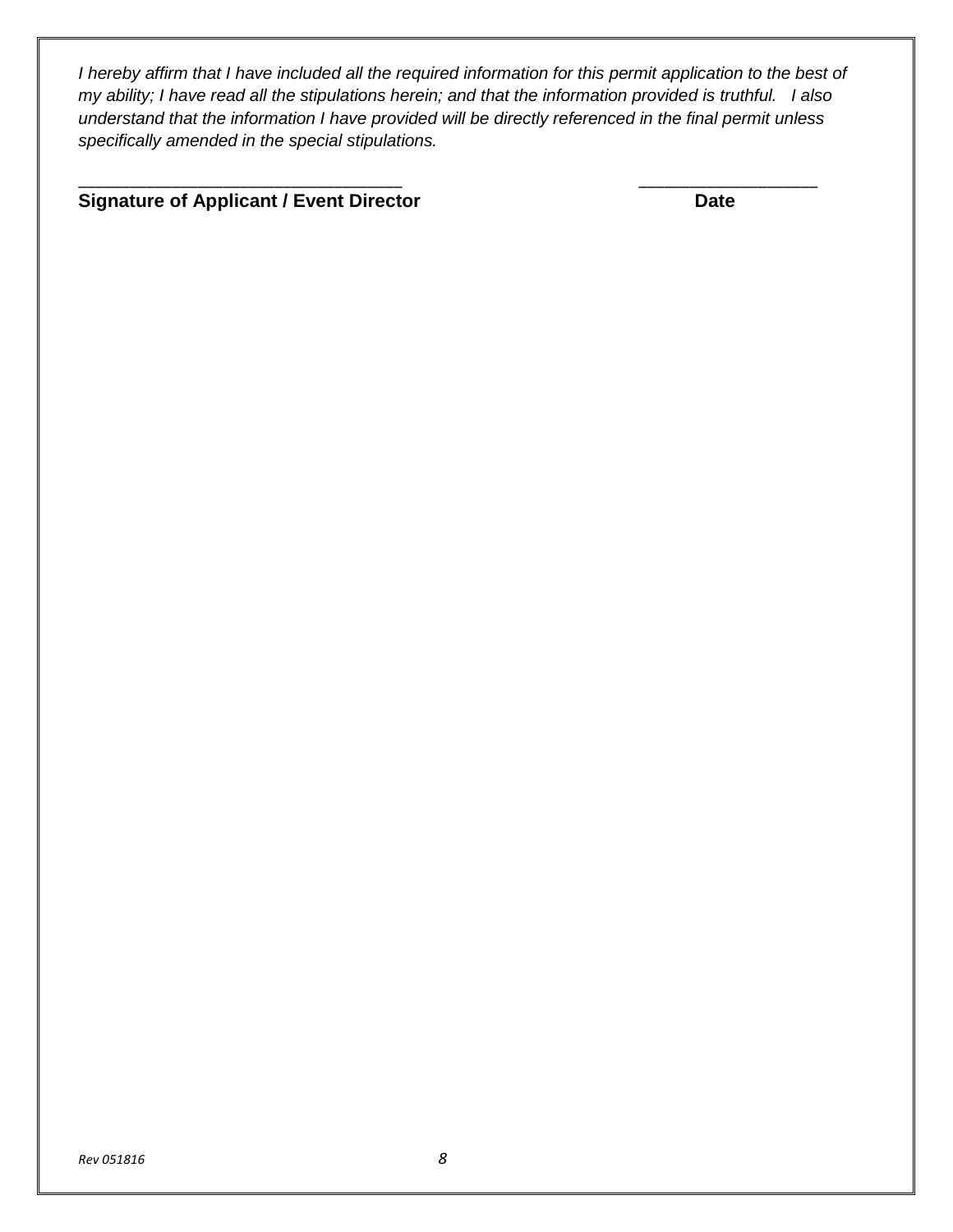## **General Stipulations**

**TO THE APPLICANT/PERMITTEE:** Please familiarize yourself with these stipulations and understand how they apply to your operations. Failure to comply with any provision or requirement may result in a citation being issued to you, possible suspension or revocation of the permit, and possible payments due the State for any cleanup, repair, and/or legal costs.

- 1. **Non-assignment:** This permit may not be assigned without the written approval and acceptance of the assignee by the director or his / her designee. Further, the licensee shall not sublet or enter into any third party agreements involving the privileges authorized by this permit.
- 2. **Non-waiver Provision:** The failure to enforce provision of this permit or any default on the part of the permittee in observance or performance of any of the conditions or requirements of this permit is not a waiver of the forfeiture provision or any other provision of the permit.
- 3. **Permanent / Temporary Structures:** Permanent structures are prohibited from being placed by the permittee on Greenbelt lands or waters. Unless authorized by this permit, temporary structures are prohibited from being placed by the permittee Greenbelt lands or waters.
- 4. **Personal Property:** If personal property is authorized to be placed or located on agency lands or waters under the provisions of this permit said personal property shall be removed prior to the expiration of the permit or will be impounded.
- 5. **Forfeiture:** Permittee shall forfeit the permit if he/she defaults in the performance or observance of any of the permit terms, covenants, stipulations, of a statute or regulation.
- 6. **Held Harmless:** The permittee agrees to indemnify, defend and hold harmless the above affected agencies from any and all liability claims arising from the actions of the permittee or his/her agents, employees or clients while conducting activities under this permit on Greenbelt lands or waters.
- 7. **Litter Removal:** The Permittee shall remove all litter caused by their activities and shall make a reasonable effort to pick up and remove from the land or water litter which they find in the vicinity of their activities within the Greenbelt.
- 8. **Valid Claims and Applicable Laws:** This permit is subject to all valid claims and applicable laws and regulations.
- 9. **Forest Fire Suppression:** The permittee and his/her agents and employees agree to take all reasonable precautions to prevent, make diligent efforts to suppress, and report promptly all fires on or endangering Greenbelt lands. No material shall be disposed of by burning during closed season established by law or regulation without a written permit from the state forester.
- 10. **Campfires:** Permittee and his/her agents and employees agree to abide by all regulations pertaining to campfires.
- 11. **Protection of Land or Property from Damage:** All activities shall be conducted in a manner that will avoid or minimize disturbance of park resources including natural drainage systems. Permittee shall exercise diligence in protecting from damage the land, property and resources of the Greenbelt in the area covered by and used in connection with this permit and shall pay the agency for any damage resulting from negligence or from the violation of the terms of this permit or any law or regulation applicable to the use of the Greenbelt lands by the permittee or by his/her agents and employees when acting within the scope of their employment or by his/her contractors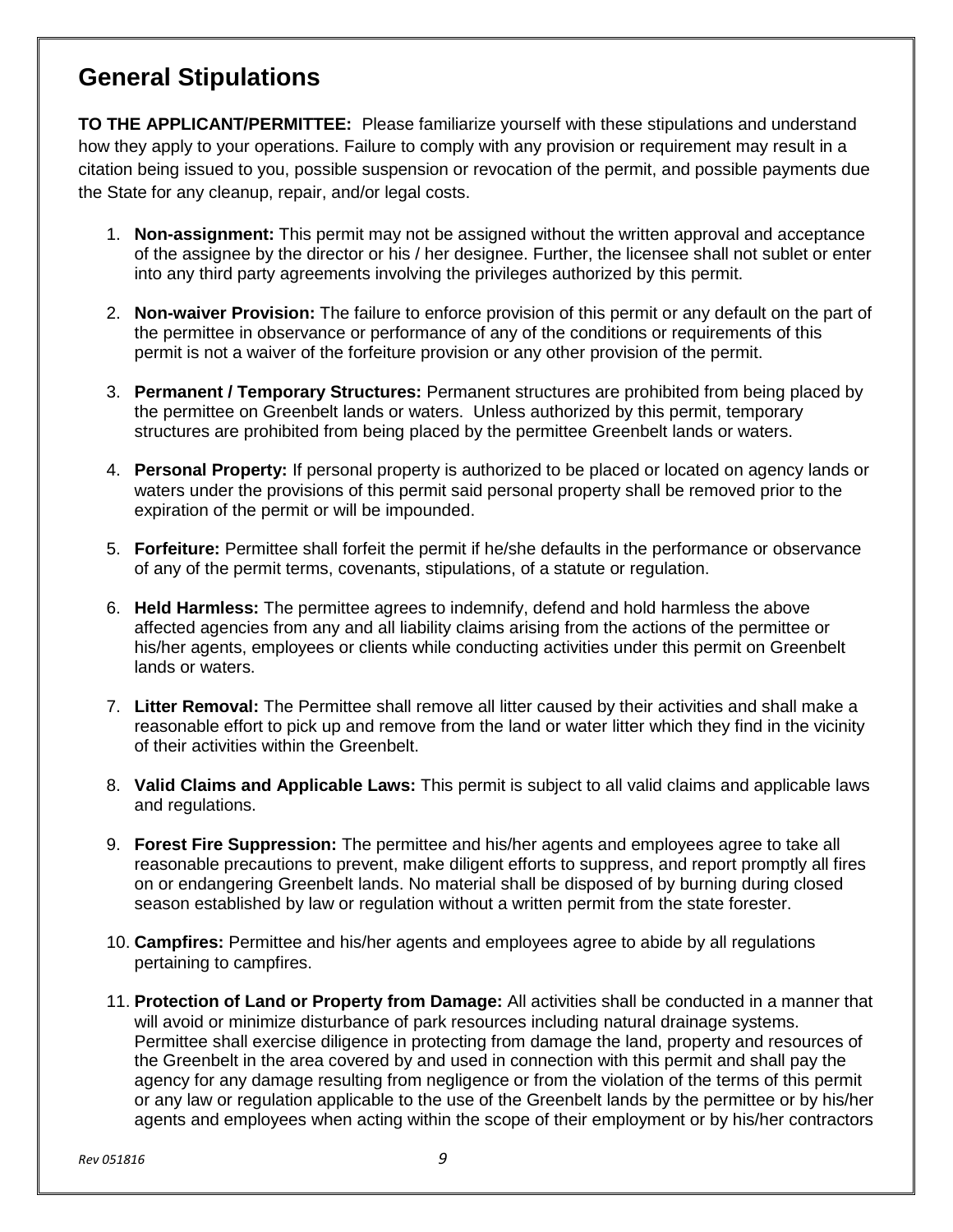and subcontractors.

- 12. **Repair of Damage:** Permittee shall fully repair all damage, other than ordinary wear and tear, to roads and trails caused in the exercise of the privilege authorized by this permit.
- 13. **Non-obstruction of Public Use:** Permittee, employees, agents or clients shall not interfere with free public use of roads and trails in the area of their activities except as may be authorized by special stipulation in this permit.
- 14. **Geographic Limitation:** This permit is applicable only for the use areas described.
- 15. **Selling Prohibited:** It is agreed and understood that this permit does not authorize the permittee to solicit business, advertise, collect any fee or sell any goods or services on Greenbelt lands or waters.
- 16. **No Preferential Right of Renewal:** No rights of renewal or preferential rights for renewal or of a proprietary interest right in the lands are attached to this permit.
- 17. **Wheeled or Tracked Vehicles:** Activities using wheeled or tracked vehicles when authorized in the permit or in the special stipulations shall be conducted in such a manner as to minimize surface damage to Greenbelt lands and resources.
- 18. **Activity Area and Campsite Cleanliness:** All activity areas and campsites shall be kept clean and maintained in a work person-like manner.
- 19. **Natural Hazards:** The permittee recognizes and understands that natural hazards are likely to exist within the area of his/her operation. The permittee agrees to take all reasonable precautions to make himself / herself aware of these hazards and to avoid injury to persons or property.
- 20. **Signs:** No signs or advertising devices shall be erected on the area covered by this permit, or highway leading thereto, without prior approval of the agency affected as to location, design, size, color and message. Erected signs shall be maintained and renewed as necessary to neat and presentable standards.
- 21. **Advertising:** The permittee in his/her advertisements, signs, circulars, brochures, letterheads, and like material as well as orally shall not represent in any way any terms and conditions or status of this permit or areas covered by its or tributary thereto.
- 22. **Inspection of Permit Area:** The Greenbelt agency reserves the right to inspect areas of activity under this permit for purposes of permit compliance, operations evaluation, or to gather current information of the area for Greenbelt management purposes. It is understood, however, that the agency affected will only inspect the site during normal periods of activity by the permittee or at other times that are convenient to the permittee unless in an emergency situation.
- 23. **Special Stipulations:** Any special stipulations attached to this permit are a part of this permit.
- 24. **Term:** This permit is issued only for the time period shown on the face of the permit.
- 25. **Cancellation:** It is understood and agreed that this permit may be revoked at any time at the discretion of the agency without compensation to the permittee or liability to the agency.
- 26. **Lawful Operations:** The permittee agrees to operate in accordance with the regulations of the Alaska Department of Fish and Game and all other local, state, and federal laws and regulations.
- 27. **Report Abnormal Sightings:** The permittee shall notify the responsible agency of any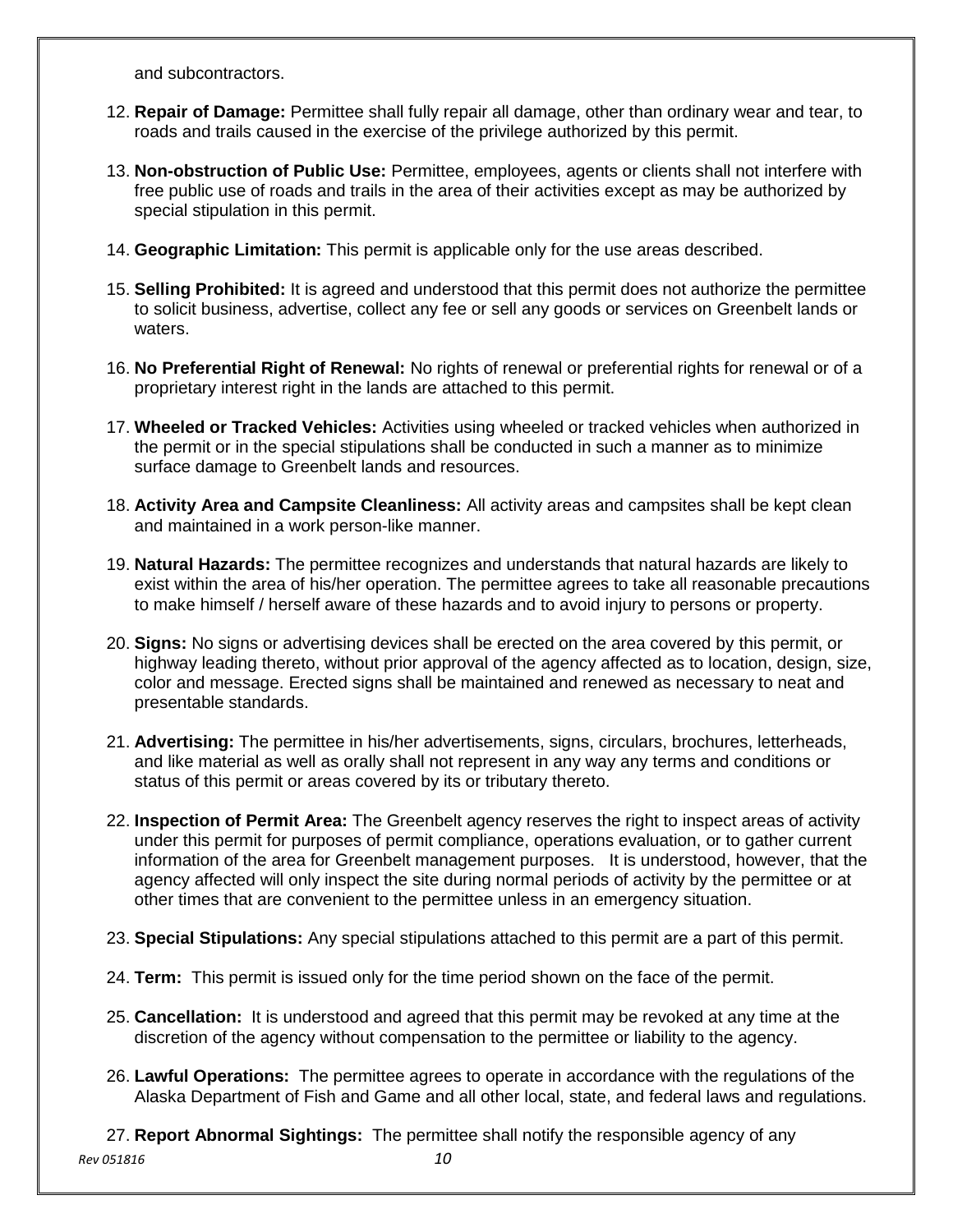problems, abnormal conditions, or unusual conditions observed while operating in Greenbelt lands and waters.

- 28. **Aesthetics:** Permittee shall protect the scenic aesthetic values of the area under this permit, and the adjacent land, as far as possible while conducting activities under this permit.
- 29. **Non-exclusive Authorization:** This permit shall not be construed as limiting the right of the director or his/her designee to issue similar permits at the request of other persons seeking to conduct the same or similar activities in the area.
- 30. **Survey Monuments:** Survey monuments, witness corridors, reference monuments, mining claim posts and bearing trees shall be protected against destruction, obliteration or damage. Any damaged or obliterated markers caused by actions of the permittee or his/her agents shall be reestablished in accordance with accepted survey practices of the state.
- 31. **Quiet hours** are between 11:00 p.m. and 6:00 a.m. No disturbing noises or sounds may be made, nor may motorized generators or saws, or sound-producing equipment or instruments be operated between those hours.
- 32. **Fees:** The permittee is not relieved from the payment of any use fee or administrative fee required by the Greenbelt, unless specifically exempted on the face of this permit. Fees may include any camping, parking, boat launch, dump station, license, or concessionaire charges.
- 33. **Hiking, Equine, and Vehicle Operations:** This permit does not authorize or condone any activity or operation contrary to, in violation of, or in addition to existing regulations or management determinations for the area regarding the use of hiking trails, motorized or nonmotorized vehicles, or animals, unless specifically stipulated.
- 34. **Off-Highway Vehicle Operations**: If authorized, the permittee agrees to conduct all activities involving on- and off-road operations of wheeled or tracked vehicles in such a manner as to minimize surface damage to lands and resources. No construction of new trails or widening of existing trails may be conducted under this permit.
- 35. **Accident Notification:** The permittee will notify the primary agency within 24 hours of any incident that involves personal injury, any incident involving wildlife or any situation that could create the impression that someone may be lost or in danger. Injuries requiring medical attention or evacuation shall be reported to the primary agency or the Alaska State Troopers immediately. The permittee is requested to immediately report any knowledge of fatalities/injuries or lost/overdue people to the Alaska State Troopers by calling 911.

### **Other General Rules**

*Rev 051816 11*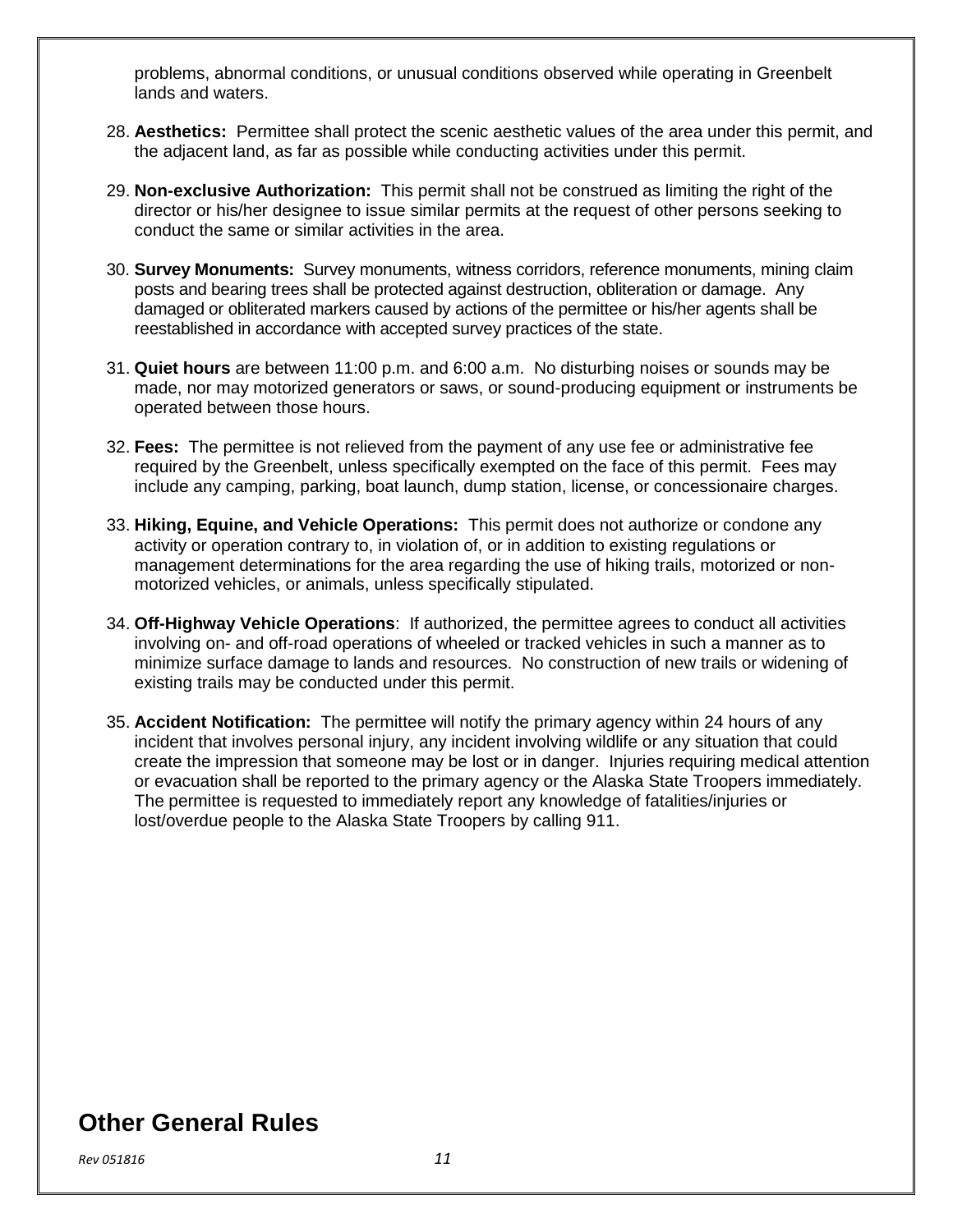- 1. All required fees are to be paid prior to use.
- 2. Fireworks are prohibited.
- 3. Discharge of firearms or other weapons, including use of paintball guns, bows and arrows, slingshots, and similar weapons, is prohibited.
- 4. Unauthorized motor vehicle use is prohibited.
- 5. Dogs must be on leash 9 feet or shorter.
- 6. Refuse may not be brought into area for disposal
- 7. Disturbing, damaging, defacing or removing natural materials such as plants, rocks, or minerals is prohibited. Gathering berries, fruits and mushrooms for personal consumption is permitted.
- 8. Unauthorized trail building is prohibited.
- 9. Camping and ground fires are prohibited (except in designated sites at Matanuska Lakes).
- 10.Permits are required for assembly of more than 20 people .
- 11.All unattended food and food containers must be secured in hard sided vehicle to prevent bear problems.
- 12.Display of signs and construction of structures is prohibited.

### **University Land Rules**

- 13.Remember this is an active agricultural research facility, please respect their fields (by not shortcutting across) and study areas so we can continue to use these trails. Please do not allow dogs in fields (trails between fields is fine.)
- 14.Stay off research fields.
- 15.Stay away from research pens (these trails will not be permitted for races).
- 16.Yield to all farm vehicle traffic, the Matanuska Experiment Farm is an active research facility.

### **Crevasse-Moraine Trailhead Rules**

17.Parking is normally in the upper lot only. However, if you contact MSB Parks and Rec (907-861- 8578), you may be allowed to use the lower lot(s) and the outhouse. Both the gate and the lower outhouse would need to be unlocked.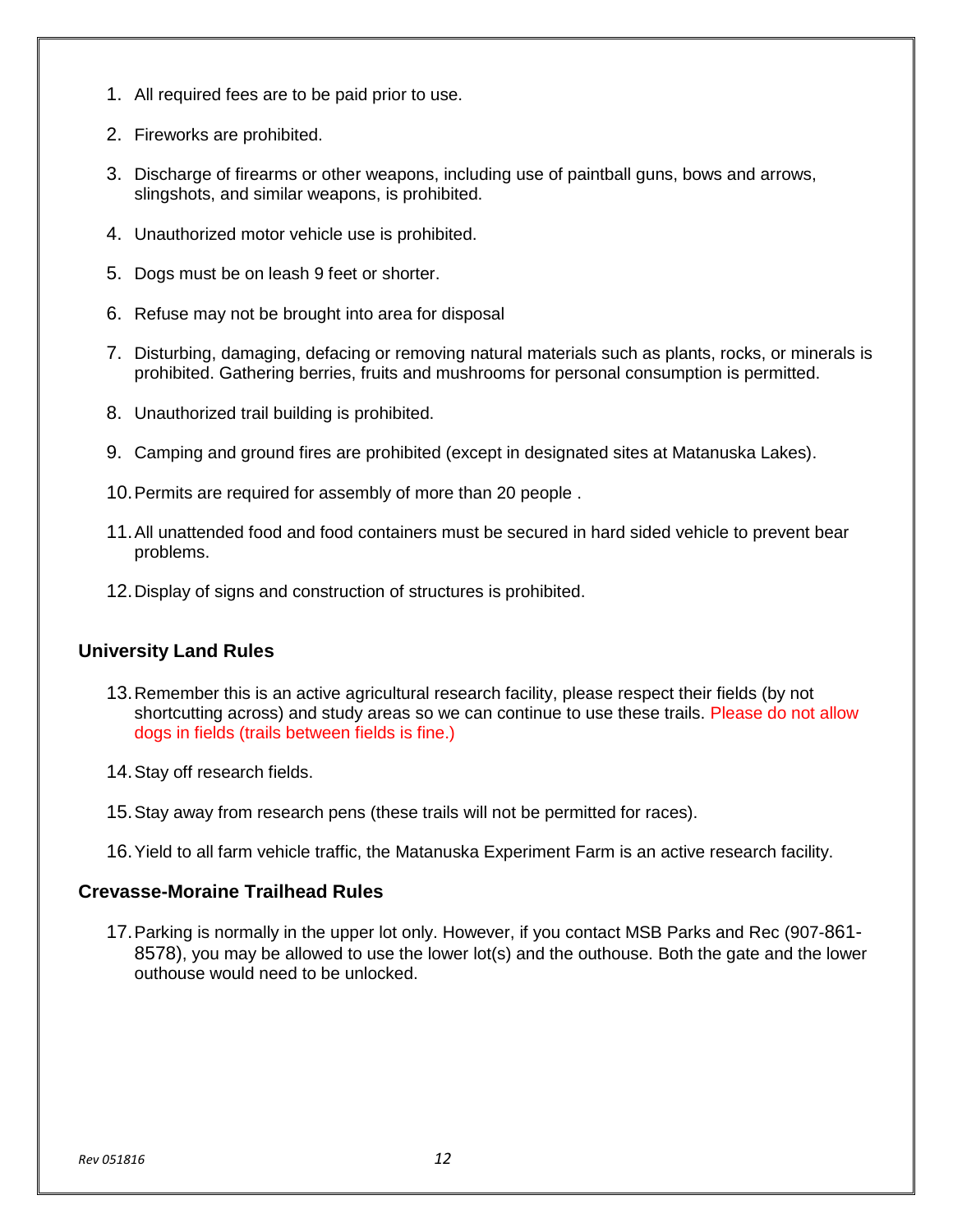### **SAMPLE SPECIAL STIPULATIONS FOR RACE EVENTS**

(These will vary depending on event specifics, locations, and are only examples)

- 1. A mandatory pre-race meeting may be required with staff at least 24hrs before race begins.
- 2. Due to the remote location, a written Emergency Response Plan (ERP) must be in place, and EMS certified personnel must be on site for the duration of the event. The plan must be provided to agency staff in advance for review. Ideally, the ERP will be submitted at application time, but may be accepted later if requested. Agency staff may assist if available, but cannot be counted on for rescue purposes. (use emergency maps for planning)
- 3. All participants must be briefed on minimum impact etiquette. Trail switchbacks MAY NOT BE SHORTCUTTED. Shortcutting causes erosion and loss of vegetation. Spotters are recommended in likely/sensitive locations. Violators will be disqualified.
- 4. All litter and evidence of the race must be removed promptly the day of the event. Pack it in-Pack it out. Any racer observed littering will be disqualified.
- 5. Trail Marking: No paint may be used; trail markers may not be attached to vegetation. If flagging is used, it must be completely removed after the event. Markers may be attached to posts using push pins. No staples are allowed since they often get left behind as litter.
- 6. Temporary signs may be erected, at the discretion of the agency official.
- 7. Day use parking payment for each participant may be paid by the Permittee for each racer; OR may be left to the participant. Marked fee receipts may be given out at registration. All other vehicles will be required to pay fees accordingly. Fee compliance will be enforced.
- 8. Parking may be limited. Carpooling is suggested when possible. NO PARKING WILL BE ALLOWED ALONG THE ROADWAY NEAR THE RACE FINISH. All parking will need to be at the designated day use parking areas.
- 9. Camping is not covered under this permit. All campers will pay normal camping fees if this activity is allowed (Matanuska Lakes State Recreation Area Campground only). Any large congregations in the campground will require park ranger authorization. Campsites have a 12 person per site limit. Vehicles are required to remain on parking pads.
- 10. Ending the race in a specific location may be required. Specific arrangements must be made with the agency official in advance of the race.
- 11. Participants are limited to 50 at this time, unless otherwise authorized.
- 12. If the event occurs at Matanuska Lakes State Recreation Area (a privately operated state park unit), additional requirements or fees may be necessary, and must be independently negotiated with that operator.
- 13. Race activities may not overtly displace the recreating public.
- 14. The ability to hold future races on this trail depends upon the outcome of this type of event. Races in sensitive areas are being monitored for impacts. Participants should consider themselves as ambassadors for your sport whenever participating in such events.
- 15. The Race Director must have access to a cell phone at race finish.
- 16. An onsite Medical Director must be provided by race organizers.